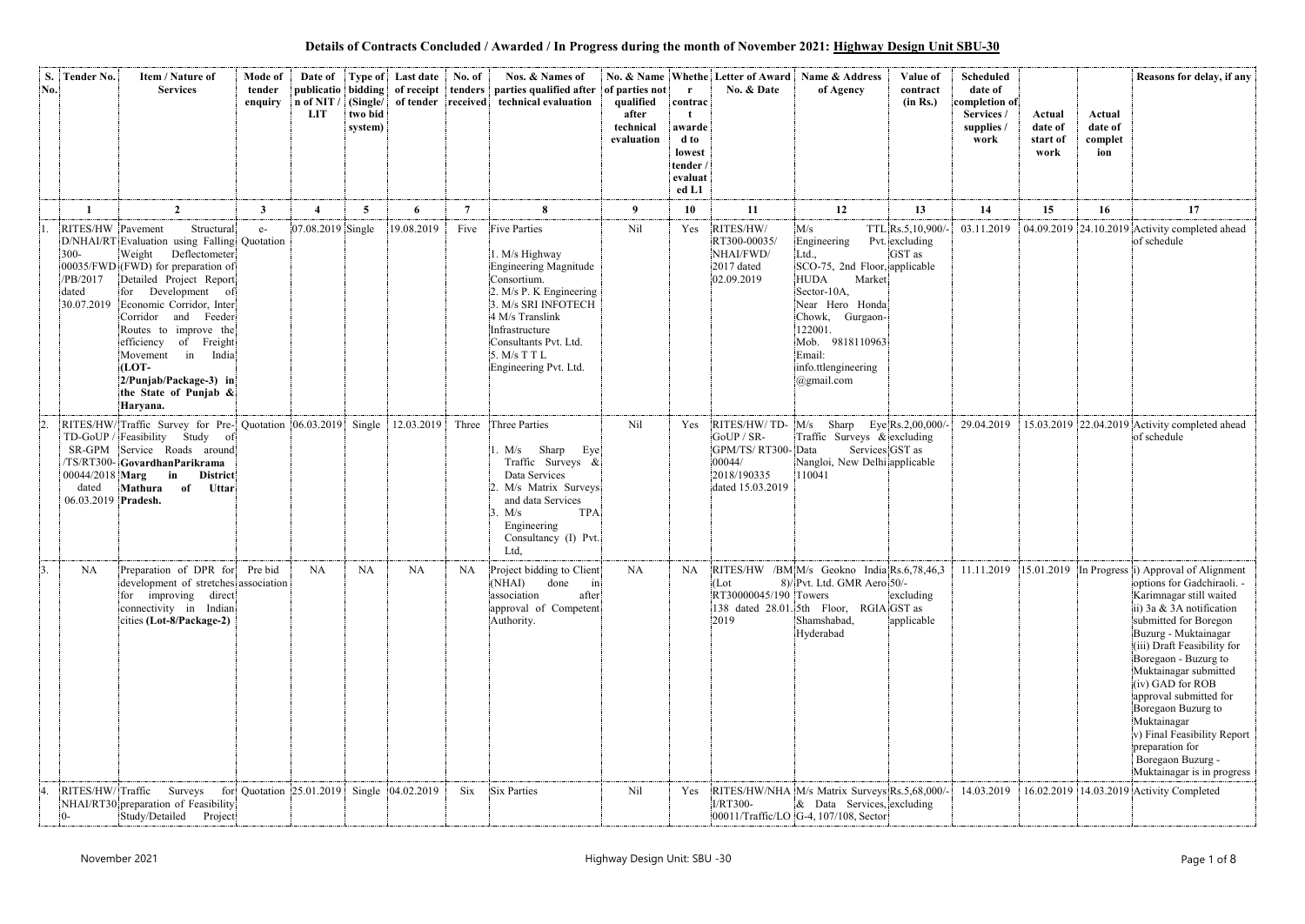|    |                                                                               |                                                                                                                                                                                                                                                                                                                                            |                           |           |           |                                  |           | Details of Contracts Concluded / Awarded / In Progress during the month of November 2021: Highway Design Unit SBU-30                                                                                                                                                                                                           |                                                         |                                                                                                  |                                                                                                                                                         |                                                                                                                                                                                                                                                    |                                                           |            |  |                                                                                                               |
|----|-------------------------------------------------------------------------------|--------------------------------------------------------------------------------------------------------------------------------------------------------------------------------------------------------------------------------------------------------------------------------------------------------------------------------------------|---------------------------|-----------|-----------|----------------------------------|-----------|--------------------------------------------------------------------------------------------------------------------------------------------------------------------------------------------------------------------------------------------------------------------------------------------------------------------------------|---------------------------------------------------------|--------------------------------------------------------------------------------------------------|---------------------------------------------------------------------------------------------------------------------------------------------------------|----------------------------------------------------------------------------------------------------------------------------------------------------------------------------------------------------------------------------------------------------|-----------------------------------------------------------|------------|--|---------------------------------------------------------------------------------------------------------------|
|    | ic/2016<br>Date:<br>25.01.2019   paved                                        | 00011/Traff Report of selected State<br>stretches<br>for<br>road<br>Two/Four laning<br>with<br>shoulder<br>NH<br>under<br>Configuration<br>Bharat Mala Project<br>(BM-13) in West Bengal<br>state.                                                                                                                                         |                           |           |           |                                  |           | 1. M/s TPA Engineering<br>Consultancy (I) Pvt. Ltd.<br>M/s<br>Futuristic<br>Engineers and Traffic<br>Surveyors<br>M/s<br>Highway<br>Engineering Magnitude<br>Consortium<br>4. Sharp Eye Traffic<br>Services<br>Data<br>&<br>Services<br>5. M/s Matrix Surveys &<br>Data Services<br>6.<br>AJS<br>Scale<br>M/s<br>International |                                                         |                                                                                                  | A/2016<br>dated 11.02.2019                                                                                                                              | - 16, Rohini, New GST as<br>$ Delhi - 110085 $ applicable<br>Mobile:<br>9810438559,<br>9811438559<br>E-mail:<br>matrixsurveys@gm<br>ail.com                                                                                                        |                                                           |            |  |                                                                                                               |
| 5. | TD-GoUP<br>SR-GPM/<br><b>TOPO</b><br>Tender<br>/RT300-<br>dated<br>11.01.2019 | RITES/HW/Topographic Survey for<br>Pre-Feasibility<br>Report of Service Roads<br>around<br>Govardhan<br>Parikrama Marg<br>$\mid$ in<br>District Mathura of<br>00044/2018 Uttar Pradesh.                                                                                                                                                    | Limited<br>Study E-Tender |           |           | $ 11.01.2019 $ Single 22.01.2019 | Six       | Six Parties<br>1. M/S Subudhi Techno<br>engineers Pvt Ltd.<br>2. M/s Ark Services Pvt.<br>Ltd<br>3. M/s Skylark Designer<br>and Engineers Private<br>Limited<br>4. M/s M S Associates<br>ImaGIS<br>5. $M/s$<br>Engineering<br>Solutions Pvt. Ltd.<br>6. M/s DSR SURVEYS<br>PVT. LTD.                                           | Nil                                                     | Yes                                                                                              | TOPO/RT300-<br>00044/2018/<br>190217 dated<br>05.02.2019.                                                                                               | RITES/HW/TD- M/s Subudhi Techno Rs.10,80,000<br>GoUP / SR-GPM/ engineers Pvt Ltd. /- excluding<br>327/3259 GST as<br>No.<br>OMED Back Side, 2 applicable<br>District<br>Lane<br>Chandra<br>Center,<br>Sekharpur,<br>Bhubaneshwar,<br>Odisha 751017 |                                                           | 08.05.2019 |  | 08.02.2019 30.06.2019 Necessary EOT accorded<br>till 30.06.19                                                 |
| 6. | <b>NA</b>                                                                     | "Environmental<br>Activities" for carrying<br>out feasibilty study and<br>Detailed project report<br>preparation for<br>redesigning,<br>rehabilitation and up<br>gradation of (i) Salhech -<br>Chandol-Habban-<br>Rajgarh - Banethi road<br>$(ii)$ Sanora – Rajgarh –<br>Haripurdhar - Jamli road<br>in the State of Himachal<br>Pradesh.  | Nominatio<br>n basis      | <b>NA</b> | <b>NA</b> | <b>NA</b>                        | <b>NA</b> | <b>NA</b>                                                                                                                                                                                                                                                                                                                      | <b>NA</b>                                               | awarded RT300-<br>on<br>basis<br>after<br>approval<br>from the<br>Compet<br>ent<br>Authorit<br>y | Work RITES/HW/<br>00038/HPPWD/E Vasundhara,<br>nominat nvironmental/LO Ghaziabad<br>ion $\left  \frac{A}{2018} \right $<br>dated: 23/10/2018 9818922344 | Mr. Sanjeev Sharma Rs.20,51,050<br>301,302,<br>Phone $No.: +91$<br>E-mail:<br>sksv02@gmail.com                                                                                                                                                     | $SRBC$ , /- excluding<br>GST as<br>UP) applicable         |            |  | $05.04.2019$ 30.10.2018 In progress Delay in approvals on<br>Stage Submission by<br>Principal Client HPPWD.   |
|    | RT300-<br>00041/<br>TNRSP-II/<br><b>DPR</b><br>Updation/<br>2018 dated        | RITES/HW/Social and Environmental Limited E- 24.08.2018 Single<br>Activities for TNRSPII-<br>PPC<br>01:<br>Contract<br>Validation of the Detail<br>Project Report for the<br>selected<br>corridors<br>including state on ground<br>$ 20.08.2018 $ to the requirement of<br>Asian Development Bank<br>(ADB), in the State of<br>Tamil Nadu. | Tender                    |           |           | 06.09.2018                       |           | Three Two Parties<br>1. M/s Abnaki<br>Infrastructure AID Pvt.<br>Ltd., New Delhi<br>2. M/s Tila Consultants<br>and Contractors Pvt.<br>Ltd. Maharashtra.                                                                                                                                                                       | One Party<br>M/s R V Infra<br>Pvt.<br>Ltd.<br>Banglore. | Yes                                                                                              | RITES/HW/<br>RT300-<br>00041/TNRSP-<br>II/DPR<br>Updation/2018<br>dated 15.10.2018                                                                      | M/s<br>Infrastructure<br>Application<br>Integrated<br>Development Pvt. applicable<br>Ltd. JG-11, 2nd<br>Khirki<br>Floor,<br>Extension, Malviya<br>Nagar, New Delhi-<br>110017.                                                                     | Abnaki Rs.62,36,330<br>$.24/-$<br>$&$ excluding<br>GST as |            |  | $22.01.2019$ 25.10.2018 In progress Delay in approvals on<br>Stage Submission by<br>Principal Client TNRSP II |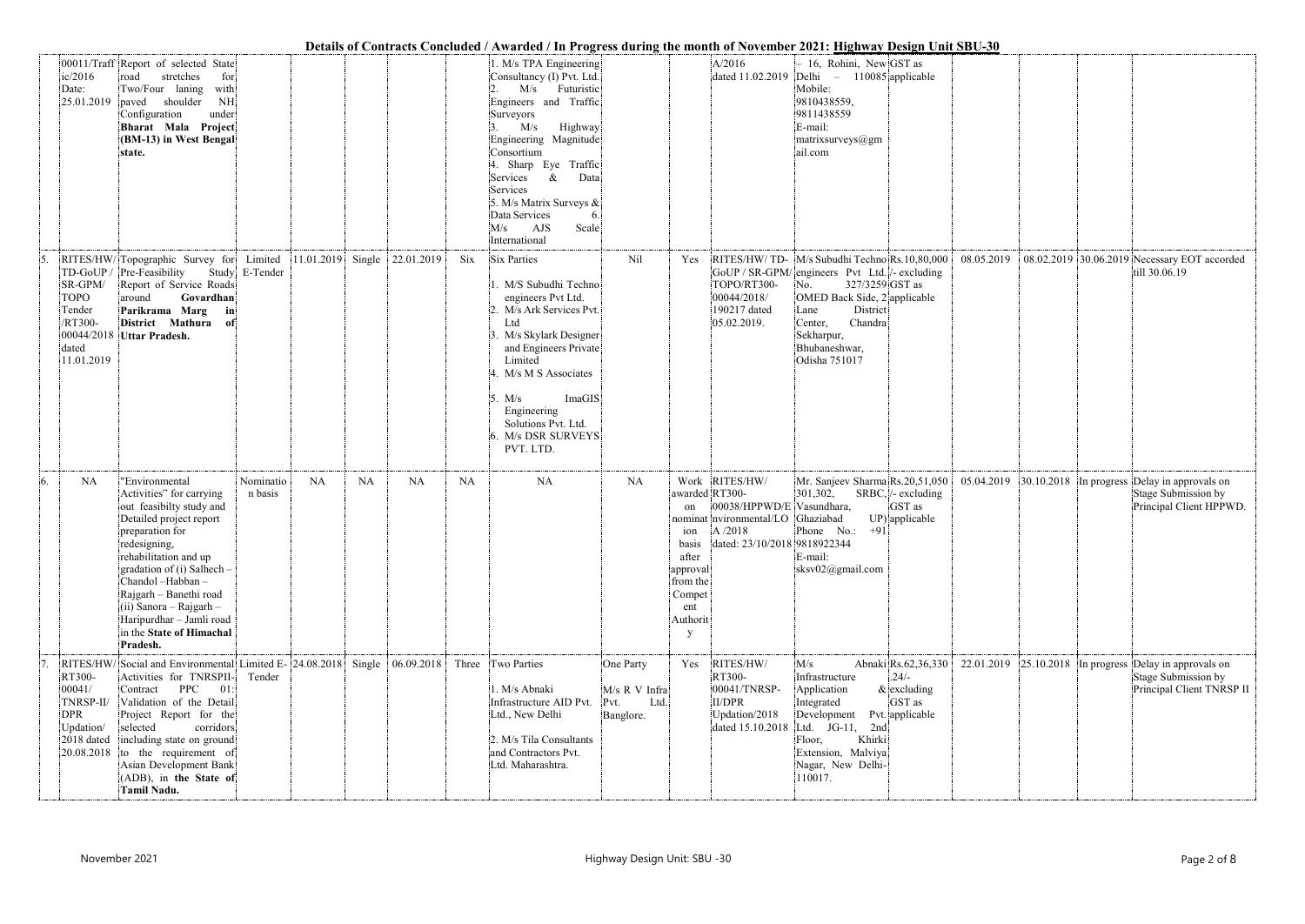| Details of Contracts Concluded / Awarded / In Progress during the month of November 2021: Highway Design Unit SBU-30 |  |  |
|----------------------------------------------------------------------------------------------------------------------|--|--|
|                                                                                                                      |  |  |

|     |                                                                |                                                                                                                                                                                                                                                                                                                                                                                                                   |                     |                              |       | Details of Contracts Concluded / Awarded / In Frogress during the month of November 2021; <u>Highway Design Unit SB</u> U-30                                                                                                                                                                                                                    |                                                          |     |                                                                                                        |                                                                                                                                                                                                                                    |                                                 |            |                                     |                                                                                                                                                                                                                                                               |
|-----|----------------------------------------------------------------|-------------------------------------------------------------------------------------------------------------------------------------------------------------------------------------------------------------------------------------------------------------------------------------------------------------------------------------------------------------------------------------------------------------------|---------------------|------------------------------|-------|-------------------------------------------------------------------------------------------------------------------------------------------------------------------------------------------------------------------------------------------------------------------------------------------------------------------------------------------------|----------------------------------------------------------|-----|--------------------------------------------------------------------------------------------------------|------------------------------------------------------------------------------------------------------------------------------------------------------------------------------------------------------------------------------------|-------------------------------------------------|------------|-------------------------------------|---------------------------------------------------------------------------------------------------------------------------------------------------------------------------------------------------------------------------------------------------------------|
| 8.  | RITES/<br>HW/<br>GUYANA/<br>EB-EC<br><b>LINK</b><br>/2018 / 01 | Consultancy Services for Quotation<br>Environmental<br>Impact<br>Assessment (EIA) and<br>Environmental<br>Management Plan (EMP),<br>Social Impact Assessment<br>(SIA) and Rehabilitation<br>(RAP);<br>Land<br>Plan<br>Acquisition and Utility<br>Relocation Plan<br>for<br>preparation of DPR for<br>Construction of East<br><b>Bank-East Coast Road</b><br>Linkage (Diamond to<br>Ogle) in Georgetown,<br>Guyana | 13.08.2018 Single   | 20.08.2018                   | Four  | Three Parties<br>1. M/s Costal Dynamic<br>Limited, Trinidad and<br>Tobago;<br>2. M/s Environmental<br>Solutions, Guyana<br>3. M/s Triple C<br>Consultancy, Guyana                                                                                                                                                                               | One Party<br>M/s<br>Environmenta<br>Solutions,<br>Guyana | Yes | RITES/HW/<br>Guyana / EC-EB Consultancy<br>Link /<br>RT30000039 /<br>2018 / 180902<br>dated 04.09.2018 | M/s<br>Triple<br>Cirtchlow Labour<br>College<br>Compound Wolford<br>Avenue<br>Lands,<br>Thomas<br>Georgetown<br>Guyana                                                                                                             | $C$ USD<br>\$48500.00                           | 04.02.2019 |                                     | 04.09.2018 In Progress Delay by Client (Ministry<br>of Public Infrastructure)<br>and Environment<br>Protection Agency,<br>Government of Guyana in<br>issue of Terms of<br>Reference for conducting<br>ESIA and approval of<br>submitted Final ESIA<br>Report. |
|     | RT300-<br>00038<br>/HPPWD/<br>Traffic/<br>25.07.2018           | RITES/HW/ Traffic Survey" for Quotation 25.07.2018<br>carrying out feasibility<br>study and Detailed project<br>report preparation for<br>redesigning,<br>2017 dated rehabilitation and up<br>$\vert$ gradation of (i) Salhech -<br>Chandol -Habban<br>Rajgarh - Banethi road<br>$(iii)$ Sanora – Rajgarh<br>Haripurdhar - Jamli road<br>in the State of Himachal<br>Pradesh.                                     |                     | Single 02.08.2018            | Six   | Six Parties<br>1.M/s TPA Engineering<br>Consultancy (I) Pvt. Ltd.<br>2.M/s Futuristic<br><b>Engineers and Traffic</b><br>Surveyors<br>3. M/s Highway<br><b>Engineering Magnitude</b><br>Consortium<br>4. Sharp Eye Traffic<br>Services & Data<br>Services<br>5. M/s Medulla Soft<br>Technologies Pvt. Ltd.<br>6. M/s AJS Scale<br>International | Nil                                                      | Yes | RITES/HW/<br>RT300-00038/<br>HPPWD/<br>Traffic/LOA/<br>2018 dated<br>11.09.2018                        | M/s Medulla Soft Rs.9,37,260/-<br>Technologies Pvt. excluding<br>Ltd., 48/10, Okhla GST as<br>Industrial<br>Phase-II,<br>New Delhi-110020.                                                                                         | Area, applicable                                | 13.10.2018 |                                     | $ 14.09.2018 $ 04.12.2018 Activity completed, within<br>applied 1st EOT till<br>31.12.2018                                                                                                                                                                    |
|     | 10. RITES/HW Traffic<br>$300 -$<br>dated                       | Survey<br>for<br>$e-$<br>D/NHAI/RT preparation of Detailed Quotation<br>Project<br>Report<br>for<br>00035/Traff Development<br>of.<br>ic/PB/2018 Economic Corridor, Inter<br>Corridor<br>and Feeder<br>$[06.07.2018]$ Routes to improve the<br>efficiency of Freight<br>Movement in India<br>$[LOT-$<br>2/Punjab/Package-3) in<br>the State of Punjab &<br>Haryana.                                               | $11.07.2018$ Single | 25.07.2018                   | Three | Three Parties<br>1. Sharp Eye Traffic<br>Services & Data<br>Services<br>2. M/s Medulla Soft<br>Technologies Pvt. Ltd.<br>3. TPA Engineering<br>Consultancy (I) Pvt. Ltd.                                                                                                                                                                        | Nil                                                      | Yes | RITES/HW/<br>RT300-<br>00035/NHAI/<br>Traffic/LOA<br>$/2018$ dated<br>20.08.2018                       | M/s Medulla Soft Rs.20,42,900<br>Technologies<br>Ltd.,<br>48/10,<br>Industrial<br>Area,<br>Phase-II,<br>New Delhi-110020.                                                                                                          | Pvt. /- excluding<br>GST as<br>Okhla applicable | 14.10.2018 |                                     | 30.08.2018 10.12.2018 Activity completed within<br>applied EOT of 10.12.18                                                                                                                                                                                    |
| 11. | D/NHAI/RT Studies<br>$300 -$<br>SIA-<br>$LPS/WB/20$ project    | RITES/HW EIA/EMP and SIA/RAP<br>$e-$<br>including Quotation<br>Preparation of Land Plan<br>$[00011/EIA-$ Schedules (LPS) for<br>consultancy services for<br>management<br>dated including preparation of<br>12.06.2018 feasibility study / Detailed<br>Project Report of selected<br>road stretches / corridors<br>for Two/Four laning with<br>paved shoulder with NH<br>Configuration<br>under                   |                     | 13.06.2018 Single 20.06.2018 |       | Three Three Parties<br>1. Tila Consultants and<br>Contractors Pvt. Ltd.<br>Abanaki<br>M/s<br>Infrastructure AID Pvt.<br>3. M/S<br>Ltd.<br>RV Infra Solutions                                                                                                                                                                                    | Nil                                                      | Yes | RITES/HW/<br>NHAI/RT300-<br>00011/EIA-SIA-<br>dated 20.08.2018                                         | M/s Tila Consultants Rs.40,99,974<br>& Contractors Pvt. $/$ - excluding<br>Ltd.<br>LPS/LOA/ 2018 A-201, Ram Rahim applicable<br>Tower,<br>Samta<br>Nagar, Near Dena<br>Bank,<br>Vasai Road West,<br>Thane, Maharashtra-<br>401202. | GST as                                          | 27.01.2019 | $ 30.08.2018 $ In Progress Delay in | approvals/Clearances on<br>Stage Submission by<br>Principal Client NHAI.<br>Necessary EOT accorded<br>till 27.01.2022                                                                                                                                         |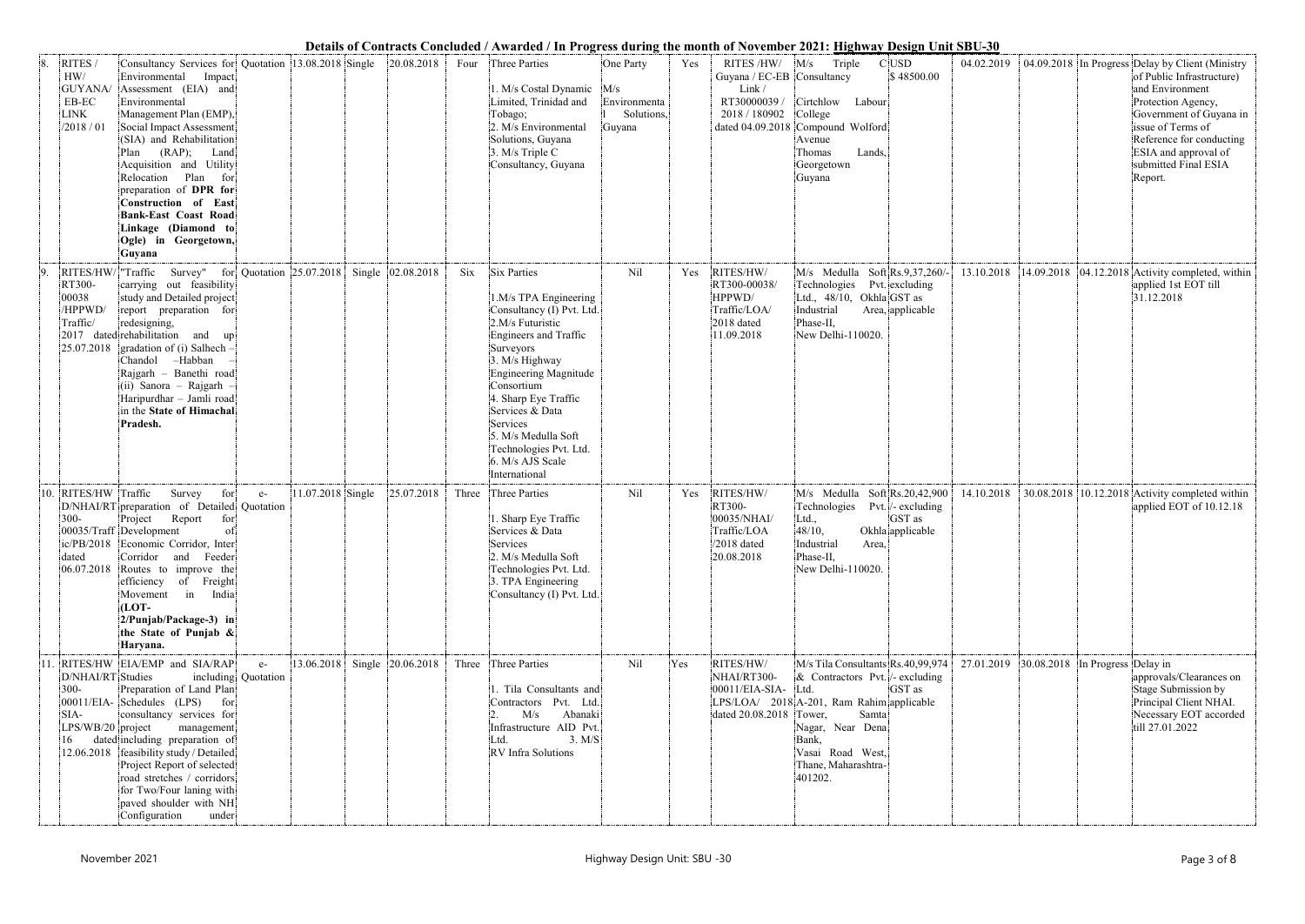|     |                                                                               |                                                                                                                                                                                                                                                                                                                                                                                                                                                                                                                                                                                                                                                                                                               |                        |                   |           |                                  |     | Details of Contracts Concluded / Awarded / In Progress during the month of November 2021: Highway Design Unit SBU-30 |                                                                       |     |                                                                                       |                                                                                                                                                                                                                                 |            |            |  |                                                                                                                                                        |
|-----|-------------------------------------------------------------------------------|---------------------------------------------------------------------------------------------------------------------------------------------------------------------------------------------------------------------------------------------------------------------------------------------------------------------------------------------------------------------------------------------------------------------------------------------------------------------------------------------------------------------------------------------------------------------------------------------------------------------------------------------------------------------------------------------------------------|------------------------|-------------------|-----------|----------------------------------|-----|----------------------------------------------------------------------------------------------------------------------|-----------------------------------------------------------------------|-----|---------------------------------------------------------------------------------------|---------------------------------------------------------------------------------------------------------------------------------------------------------------------------------------------------------------------------------|------------|------------|--|--------------------------------------------------------------------------------------------------------------------------------------------------------|
|     |                                                                               | Bharat Mala Project<br>(BM-13) in the state of<br>West Bengal.                                                                                                                                                                                                                                                                                                                                                                                                                                                                                                                                                                                                                                                |                        |                   |           |                                  |     |                                                                                                                      |                                                                       |     |                                                                                       |                                                                                                                                                                                                                                 |            |            |  |                                                                                                                                                        |
|     | 12. RITES/HW/ "Social<br>HPPWD/<br>RT300-<br>00038/<br>2017 dated Clearances" | Impact<br>Assessment<br>and<br>Resettlement Action Plan<br>including<br>Land<br>SIA&LAP/ Acquisition Plan and<br>for<br>04.06.2018 preparation of feasibility<br>study and Detailed project<br>report for redesigning,<br>rehabilitation and up<br>gradation to 2-lane/2-lane<br>with paved shoulder or its<br>strengthening of<br>(i)<br>Salhech - Chandol<br>Habban – Rajgarh<br>Baddu sahib -Bagthan<br>Banethi road (ii) Sanora -<br>Rajgarh -Nohradhar<br>Haripurdhar - Rohnahat -<br>Jamli road in the State of<br><b>Himachal Pradesh.</b>                                                                                                                                                             | Open e-<br>Tender      |                   |           | $ 06.06.2018 $ Single 21.06.2018 |     | Two One Party<br>M/s TILA Consultants<br>& Contractors Pvt. Ltd.                                                     | One Party<br>M/s<br>Environmenta<br>Technical<br>Service Pvt.<br>Ltd. |     | YES RITES/HW/<br>RT300-00038/<br>HPPWD/<br>LOA/2018<br>Dated 28.09.2018               | M/s Tila Consultants Rs.40,07,993<br>$\&$ Contractors Pvt. $\frac{1}{2}$ excluding<br>Ltd.<br>A-201, Ram Rahim applicable<br>Tower,<br>Samta<br>Nagar, Near Dena<br>Bank,<br>Vasai Road West,<br>Thane, Maharashtra-<br>401202. | GST as     | 08.04.2019 |  | 08.10.2018 In progress Delay in approvals on<br>Stage Submission by<br>Principal Client HPPWD.<br>Necessary EOT accorded<br>till 29.01.22              |
| 13. | <b>NA</b>                                                                     | Detailed topographic<br>survey by using mobile<br>Lidar (Light Detection<br>and Ranging) or<br>equivalent technology<br>coupled with<br>conventional methods<br>along existing route,<br>bypasses and<br>realignments, preparation<br>of strip plan, detailed<br>underground utility and<br>detailed digitisation of<br>cadastral mapping and<br>land acquisition details<br>for consultancy services<br>for preparation of<br>Detailed Project Report<br>for Development of<br>Economic Corridor, Inter<br>Corridor and Feeder<br>Routes to improve the<br>efficiency of Freight<br>Movement in India<br>$[LOT-$<br>2/Punjab/Package-3),<br>tentative length 157 km;<br>in the State of Punjab &<br>Haryana. | Pre-bid<br>association | NA                | <b>NA</b> | <b>NA</b>                        | NA  | Project Bidding to Client<br>done in association after<br>approval of Competent<br>Authority.                        | NA                                                                    | NA  | RITES/HW<br>/NHAI/RT300-<br>00035/<br>MATRIX/2018<br>dated 21.05.2018                 | $M/s$ Matrix Geo Rs.1,01,99,5<br>Solution Pvt. Ltd. 00/-<br>A1/87, 3rd Floor, excluding<br>Sewak Park, Uttam GST as<br>Nagar, New Delhi-applicable<br>110059.                                                                   |            |            |  | 15.04.2019 21.05.2018 In progress Delay in approvals on Stage<br>Submission by Principal<br>Client NHAI.<br>Necessary EOT accorded<br>till 12.11.21    |
|     | HPPWD/<br>RT300038/<br>dated                                                  | 14. RITES/HW/ "Topographic Survey" for<br>preparation of Feasibility<br>study<br>and Detailed<br>TOPO/2017 project report<br>for<br>redesigning,<br>19.04.2018 rehabilitation and<br>$\lvert \text{up} \rvert$                                                                                                                                                                                                                                                                                                                                                                                                                                                                                                | Open E-<br>Tender      | 19.04.2018 Single |           | 01.05.2018                       | Two | Two Parties<br>1. M/s BPC Consultant<br>India Pvt. Ltd, Kolkata<br>2. M/s Matrix Go<br>solutions Pvt. Ltd, Delhi     | Nil                                                                   | Yes | RITES/HW/<br>RT300-00038<br>/HPPWD/<br>Topo/2018/1<br>dated 14.06.2018 Delhi- 110059. | $M/s$ Matrix Geo Rs.1,06,17,2<br>Solution Pvt. Ltd. 00/-<br>A1/87, 3rd Floor, excluding<br>Dwarka More, New GST as                                                                                                              | applicable |            |  | $30.11.2018$ 24.06.2018 In progress Delay in approvals on<br>Stage Submission by<br>Principal Client HPPWD.<br>Necessary EOT Accorded<br>till 01.03.22 |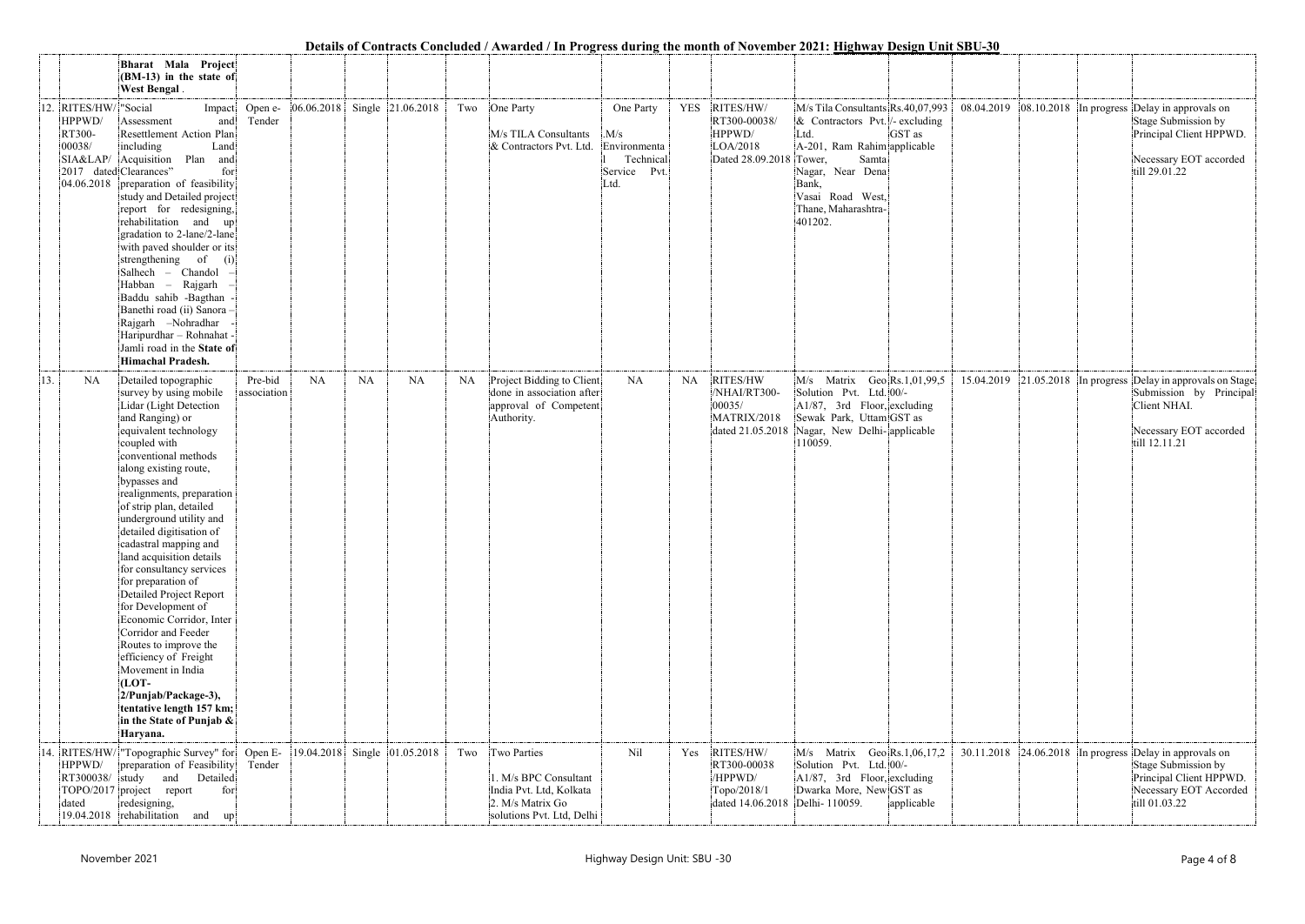|                                                                        |                                                                                                                                                                                                                                                                                                                                                                                                                                             |                                     |            |           |                              |           |                                                                                                                                                       |                                                                                                                     |     |                                                                        | Details of Contracts Concluded / Awarded / In Progress during the month of November 2021: Highway Design Unit SBU-30                                                                     |                                                                                                                      |                                                                                                                                                                |
|------------------------------------------------------------------------|---------------------------------------------------------------------------------------------------------------------------------------------------------------------------------------------------------------------------------------------------------------------------------------------------------------------------------------------------------------------------------------------------------------------------------------------|-------------------------------------|------------|-----------|------------------------------|-----------|-------------------------------------------------------------------------------------------------------------------------------------------------------|---------------------------------------------------------------------------------------------------------------------|-----|------------------------------------------------------------------------|------------------------------------------------------------------------------------------------------------------------------------------------------------------------------------------|----------------------------------------------------------------------------------------------------------------------|----------------------------------------------------------------------------------------------------------------------------------------------------------------|
|                                                                        | gradation to 2-lane/2-lane<br>with paved shoulder or its<br>strengthening for (i)<br>Salhech-Chandol-<br>Habban-Rajgarh-Banethi<br>road (ii) Sanora- Rajgarh-<br>Haripurdhar- Jamli road<br>in the State of Himachal<br>Pradesh                                                                                                                                                                                                             |                                     |            |           |                              |           |                                                                                                                                                       |                                                                                                                     |     |                                                                        |                                                                                                                                                                                          |                                                                                                                      |                                                                                                                                                                |
| RITES/HW/Traffic<br>15.<br>RT300-<br>00036/Traff                       | Surveys for<br>NHAI/DPR/Detailed Project Report<br>for development of<br>Economic Corridors, Inter<br>Corridors, Feeder Routes<br>to improve the efficiency<br>of freight movement in<br>India under Bharatmala<br>Pariyojna<br>[Lot-<br>2/Haryana/Package-1]                                                                                                                                                                               | Limited<br>Tender                   |            |           | 18.12.2017 Single 05.01.2018 | Three     | Three Parties<br>1. AJS Scale<br>International<br>2. Highway Engineering<br>Magnitude Consortium<br>3. Futuristics Engineers<br>and Traffic Surveyors | Nil                                                                                                                 | Yes | RITES/HW<br>/NHAI/RT300-<br>00036/<br>2017<br>29.01.2018               | Scale Rs.45,00,005<br>$M/s$ AJS<br>$/$ - excluding<br>International<br>GST as<br>Traffic/417-418,<br>dated KirtiShikhar, Distt applicable<br>Centre, Janakpuri,<br>New Delhi-110058      | 20.03.2018                                                                                                           | 05.02.2018 24.12.2018 Delay in Approvals from<br>Principal Client (NHAI)                                                                                       |
| 16.<br><b>NA</b>                                                       | Topographic<br>Survey<br>using LiDAR, Utility Associatio<br>Mapping using Ground<br>Penetrating Radar (GPR)<br>Digitization<br>and<br>-of:<br>Cadastral Maps<br>for<br>Consultancy Services for<br>preparation of DPR for<br>development<br>of:<br>Economic Corridors, Inter<br>Corridors, Feeder Routes<br>to improve the efficiency<br>of freight movement in<br>India under Bharatmala<br>Pariyojana<br>$ $ Lot-<br>2/Haryana/Package-1] | Pre bid<br>$\mathbf n$              | <b>NA</b>  | <b>NA</b> | <b>NA</b>                    | <b>NA</b> | Project bidding to<br>Client (NHAI) done in<br>association after<br>approval of Competent<br>Authority.                                               | Nil                                                                                                                 | Yes | RITES/HW<br>/NHAI/RT300-<br>$ 00036/$ Matrix/47,<br>2017<br>12.12.2017 | $M/s$ Matrix Geo Rs.2,99,22,5<br>Solution Pvt. Ltd., 00/-<br>Sector-13, excluding<br>dated Pocket B, Phase-2, GST as<br>Dwarka, New Delhi-applicable<br>110078, India                    | 12.07.2018                                                                                                           | 12.12.2017 In progress Delay in approvals from<br>Principal Client (NHAI)                                                                                      |
| RITES/<br>17.<br><b>HW</b><br>/Guyana<br>$'$ RT<br>30000039<br>2018/03 | Topographic<br>Geotechnical<br>and<br>Material Investigations<br>EC-EB link for East Coast-East Bank<br>Linkage<br>Project,<br>Georgetown, Guyana                                                                                                                                                                                                                                                                                           | Survey, Quotation 09.08.2017 Single |            |           | 15.08.2017                   | Four      | Three Parties<br>1. M/s C.B. &<br>Associates Inc.<br>2. M/s Demerara Engg<br>PLLC<br>3. M/s<br>SRKN'gineering&<br>Associates Ltd.                     | One Party<br>M/s<br>Carribbean<br>Engineering $\&$<br>Management<br>Consultants<br>Inc.                             | Yes | RITES /HW/<br>Guyana / EC-EB<br>link / RT<br>03 dated<br>18.04.2018    | Demerara USD<br>M/s<br>Engineering. PLCC, \$2,83,700.31<br>"The Silks Building"<br>30000039 / 2018 / Suite 231, 37-24<br>24th Street, Long<br>Island City, New<br>York 11101             | For<br>Topographic<br>survey:<br>08.07.2018<br>For Geo<br>Technical &<br>Materials<br>Investigations<br>: 03.07.2018 | 02.05.2018 Completed Delay in field surveys due<br>to non-accessibility of<br>project lengths (Swamp<br>area).<br>Final EOT already<br>processed till 21.06.21 |
| 18.<br>$300 -$<br>SP/2016<br>dated                                     | RITES/HW/ Topographic Survey and<br>NHAI/BRT(Strip Plan for Feasibility<br>Project<br>2TR/26)/RT Study/Detailed<br>Report for Two/ Four<br>00027/TS& Laning of following road<br>for<br>stretches<br>NH<br>Connectivity<br>to<br>19.06.2017 Backward<br>Areas/Religious/Tourist<br>Places under Bharat                                                                                                                                      | Limited<br>Tender                   | 19.06.2017 |           | Single 05.07.2017            | Six       | Three Parties<br>Pramitee<br>1. M/s<br>Engineering<br>and $1$<br>Surveys Pvt. Ltd<br>M/s Pioneer Surveys<br>3. M/s<br>Associates                      | Three<br>Parties<br>$M/s$ DSR<br>Survey<br>Pvt. Ltd.<br>Subudhi $2. M/s$<br>Highway<br>Engineerin<br>g<br>Magnitude | Yes | RITES/HW/<br>NHAI/BRT(2TR/<br>26)/RT300-<br>dated 19-07-2017           | M/s Pioneer<br>Rs.38,63,839<br>$.00/-$<br>Surveys,<br>Pioneer Tower,<br>excluding<br>00027/WB/2016 Premises No 20-085 GST as<br>AB109 AA-1,<br>applicable<br>New Town, Kolkata<br>700156 | 29.12.2017                                                                                                           | 29.07.2017 In Progress Delay in approvals from<br>Principal Client (NHAI)<br>Necessary EOT accorded<br>till 30.12.21                                           |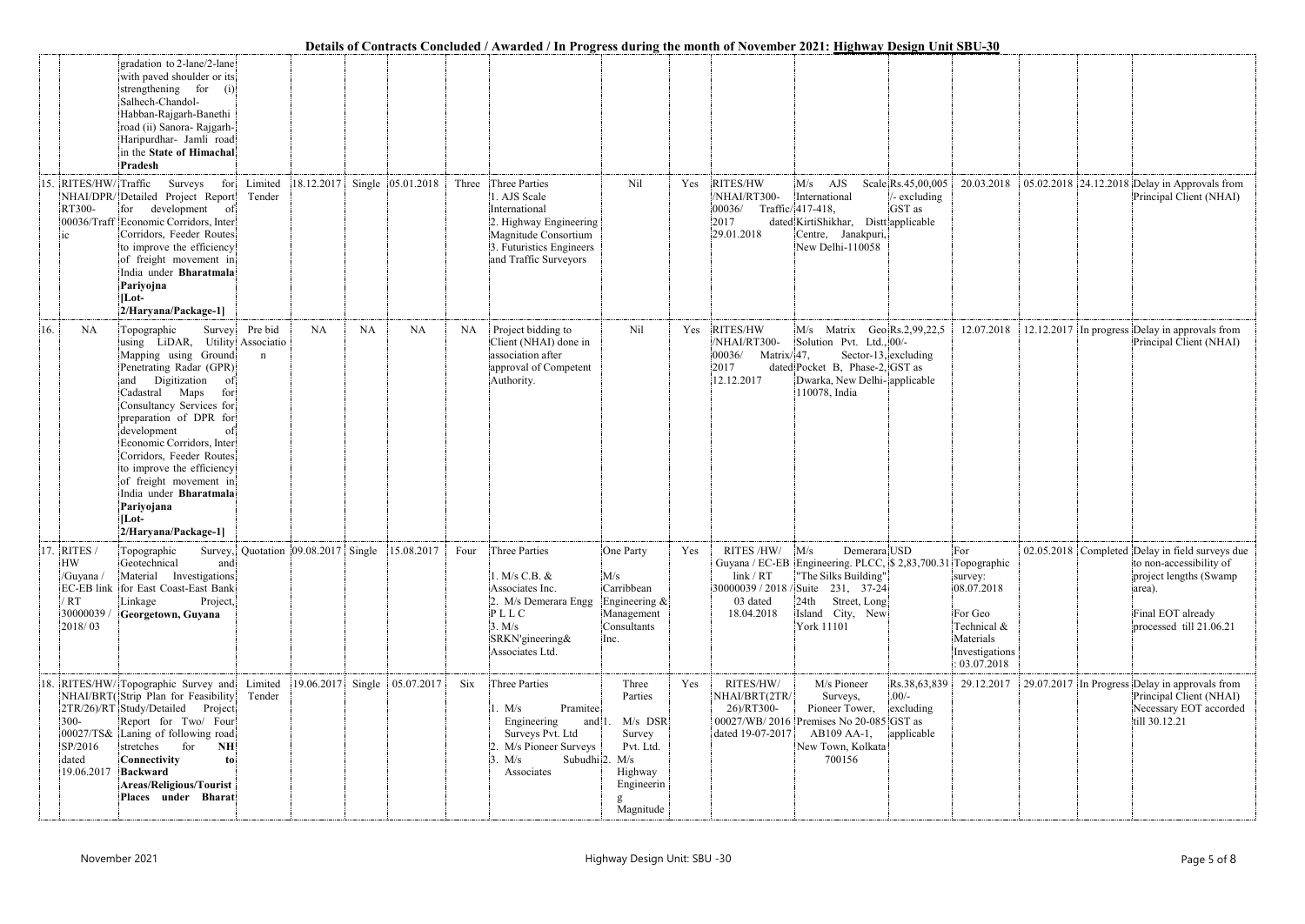|     |                                                                              |                                                                                                                                                                                                                                                                                                                                                                                                                                                                                                                                                                        |                     |            |        |                                  |       | Details of Contracts Concluded / Awarded / In Progress during the month of November 2021: <u>Highway Design Unit SBU-30</u>                        |                                                                                                                                            |     |                                                                                     |                                                                                                                                                                                              |                                                             |            |  |                                                                                                                      |
|-----|------------------------------------------------------------------------------|------------------------------------------------------------------------------------------------------------------------------------------------------------------------------------------------------------------------------------------------------------------------------------------------------------------------------------------------------------------------------------------------------------------------------------------------------------------------------------------------------------------------------------------------------------------------|---------------------|------------|--------|----------------------------------|-------|----------------------------------------------------------------------------------------------------------------------------------------------------|--------------------------------------------------------------------------------------------------------------------------------------------|-----|-------------------------------------------------------------------------------------|----------------------------------------------------------------------------------------------------------------------------------------------------------------------------------------------|-------------------------------------------------------------|------------|--|----------------------------------------------------------------------------------------------------------------------|
|     |                                                                              | Mala Project in the State<br>of West Bengal.                                                                                                                                                                                                                                                                                                                                                                                                                                                                                                                           |                     |            |        |                                  |       |                                                                                                                                                    | Consortiu                                                                                                                                  |     |                                                                                     |                                                                                                                                                                                              |                                                             |            |  |                                                                                                                      |
|     |                                                                              |                                                                                                                                                                                                                                                                                                                                                                                                                                                                                                                                                                        |                     |            |        |                                  |       |                                                                                                                                                    | m<br>M/s<br>Theovel<br>Surveys                                                                                                             |     |                                                                                     |                                                                                                                                                                                              |                                                             |            |  |                                                                                                                      |
|     | 19. RITES/HW Detailed<br>D/GHYPW Survey<br>$00-$<br>dated<br>03.04.2017      | Topographic Quotation<br>D/DPR/RT3 photogrammetry<br>technique using UAV<br>00033/2017 ('Drone') for Consultancy<br>Services for Construction<br>of 2-Lane flyover at the<br>intersection of Super<br>Market on G.S Road in<br>Guwahati in the state of<br>Assam under Guwahati<br><b>City Division No.-II</b>                                                                                                                                                                                                                                                         |                     | <b>NA</b>  | Single | 11.04.2017                       | Three | Three Parties<br>1. M/s Matrix Geo<br>Solutions Pvt. Ltd.,<br>M/s Creative Web<br>Mobi,<br>M/s Geo Vision<br><b>Infotech Private</b><br>Limited    | Nil                                                                                                                                        | Yes | 00-00033/Topo<br>Survey/LOA-<br>MGS/2017 dated<br>05.05.2017                        | RITES/HWD/GH M/s Matrix Geo Rs.3,45,000/-<br>YPWD/DPR/RT3 Solutions Pvt. Ltd., excluding<br>A-1/87, Sewak park, service tax as<br>3rd Floor, Uttam applicable<br>Nagar, New Delhi-<br>110059 |                                                             | 27.02.2019 |  | 08.05.2017 25.02.2019 Activity Completed                                                                             |
|     | 20. RITES/HW<br>D/GHYPW Survey<br>$00-$<br>dated<br>03.04.2017               | Topographic Quotation 03.04.2017<br>Detailed<br>D/DPR/RT3 photogrammetry<br>technique using UAV<br>00032/2017 ('Drone') for Consultancy<br>Services for Construction<br>of 2-Lane flyover at the<br>intersection of Serabhati<br>on Guwahati Garbhanga<br>Road in Guwahati in the<br>state of Assam under<br><b>Guwahati City Division</b><br>$No.-I$                                                                                                                                                                                                                  |                     |            | Single | 11.04.2017                       |       | Three Three Parties<br>M/s Matrix Geo<br>Solutions Pvt. Ltd.,<br>M/s Creative Web<br>Mobi,<br>M/s Geo Vision<br><b>Infotech Private</b><br>Limited | Nil                                                                                                                                        | Yes | 00-00032/Торо<br>Survey/LOA-<br>MGS/2017 dated<br>05.05.2017                        | RITES/HWD/GH M/s Matrix Geo Rs.3,65,000/-<br>YPWD/DPR/RT3 Solutions Pvt. Ltd., excluding<br>A-1/87, Sewak park, service tax as<br>3rd Floor, Uttam applicable<br>Nagar, New Delhi-<br>110059 |                                                             | 27.02.2019 |  | 08.05.2017 25.02.2019 Activity Completed                                                                             |
| 21. | RITES/<br><b>BRT</b><br>$(2TR/26)$ /<br>RT300-<br>&SIA/2016 Studies<br>dated | Environment<br>Impact<br>HW/ NHAI/ Assessment/Environment<br>al Management Plan,<br>Social<br>Impact<br>Assessment/Resettlement<br>00027/ EIA & Rehabilitation Plan<br>including<br>of Land<br>preparation<br>$13.02.2017$ Acquisition<br>Plan<br>&<br>Schedules (LPS) and<br>Project Clearances for<br>Feasibility Study/Detailed<br>Project Report for Two/<br>Four Laning of following<br>road stretches for NH<br>Connectivity<br>to!<br>Backward<br><b>Areas/Religious /Tourist</b><br>Places under Bharat<br><b>Mala Project in the State</b><br>of West Bengal. | Open<br>Tender      | 13.02.2017 | Single | 27.02.2017                       |       | Three One Party<br>M/s Voyants Solutions<br>Pvt. Ltd.                                                                                              | Two Parties<br>M/s Tila<br>Consultan<br>And<br>ts<br>Contracto<br>rs Private<br>Limited.<br>M/s<br>12.<br>Overseas<br>Mintech<br>Consultan | Yes | RITES/HW/<br>NHAI/<br>BRT(2TR/26)<br>RT300-<br>00027/WB/2016<br>dated 16.05.2017    | M/s Voyants<br>Solutions Pvt.<br>Limited.<br>403 4thFloor, Park GST as<br>Centra, Sector 30, applicable<br>Exit 8 NH - 8,<br>Gurugram, Haryana<br>122001 Gurugram<br>India (122001)          | Rs.23,40,135<br>$.00/-$<br>excluding                        | 25.05.2018 |  | 26.05.2017 In Progress Delay in approvals from<br>Principal Client (NHAI)<br>Necessary EOT accorded<br>till 30.12.21 |
|     | RT300-<br>2016 dated<br>23.03.2016                                           | 22. RITES/HW/Inventory & Condition<br>for<br>Roads,<br>Survey<br>00011/RBT/ Culverts & Bridges and<br>Traffic Surveys<br>for<br>$(SH-11A)$<br>Package-I<br>Omarpur (NH-34 Jn.) -<br>Lalgola - Bhagwangola -                                                                                                                                                                                                                                                                                                                                                            | Limited<br>e-Tender |            |        | $ 23.03.2016 $ Single 12.04.2016 | One   | One Party<br>M/s Xplorer<br>Consultancy Services<br>Pvt. Ltd. Gurgaon.                                                                             | Nil                                                                                                                                        | Yes | RITES/HW/<br>NHAI/BM-<br>13/RT300-<br>00011/RBT/<br>XPCSPL/2016<br>dated 16.05.2016 | M/s<br>Consultancy<br>Services<br>Limited., Plot-3, 1st as applicable<br>Sarhaul<br>Floor,<br>HIPA),<br>$(O$ pposite                                                                         | Xplorer Rs.29,02,950<br>/ excluding<br>Private. Service Tax | 24.07.2016 |  | 16.05.2016 03.10.2016 Necessary EOT accorded<br>till 28.02.18                                                        |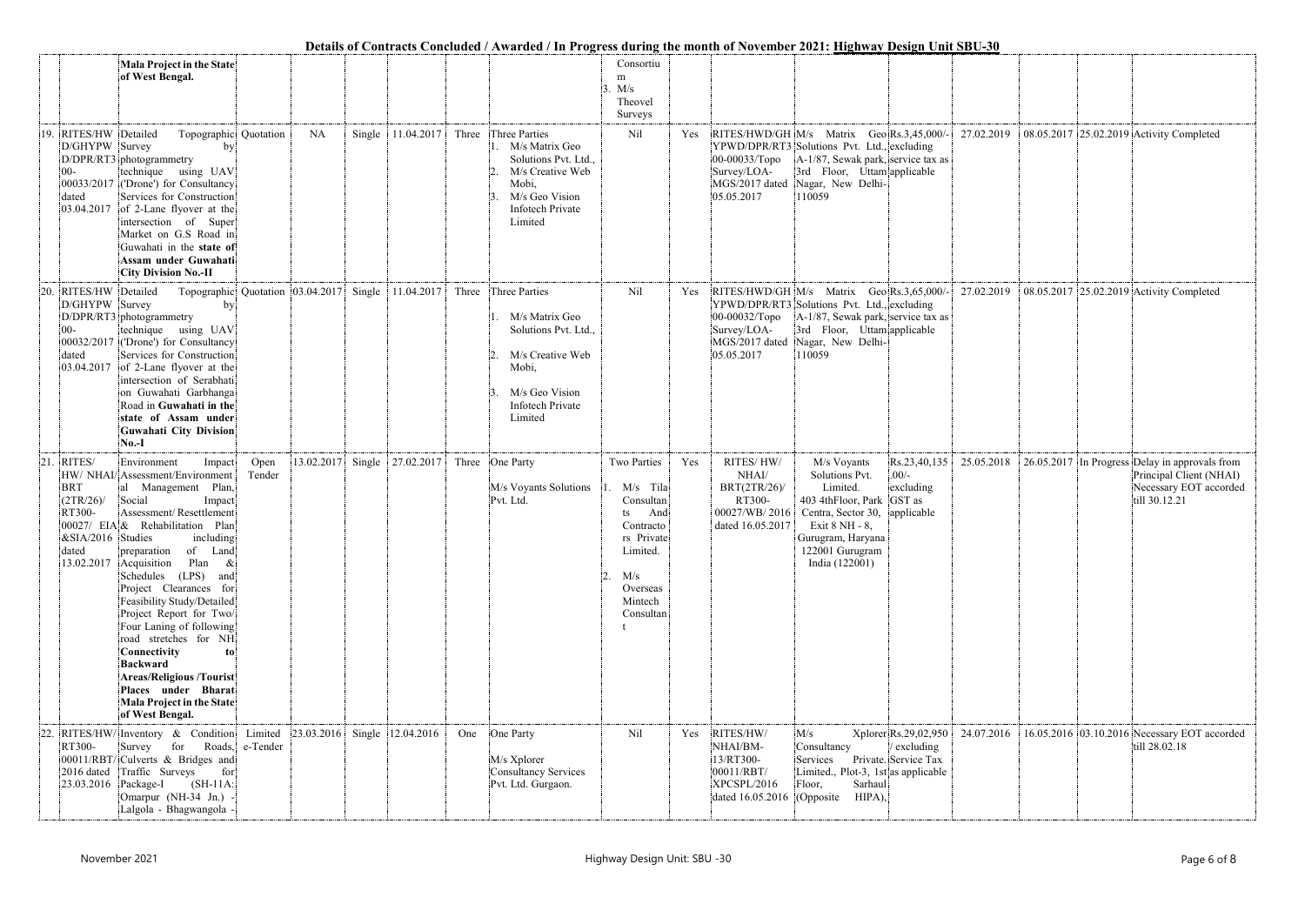|     |                                                                                                                                                                                                                                                                                                                                                                                                                                                                                                                                                                                                                                                                                                |                                                                                |                                                                                                                                                                                                                   |     | Details of Contracts Concluded / Awarded / In Frogress during the month of November 2021; Highway Design Unit SDU-J0                                                                                                                                                                                                                                                                  |  |                                                                                                                                                 |
|-----|------------------------------------------------------------------------------------------------------------------------------------------------------------------------------------------------------------------------------------------------------------------------------------------------------------------------------------------------------------------------------------------------------------------------------------------------------------------------------------------------------------------------------------------------------------------------------------------------------------------------------------------------------------------------------------------------|--------------------------------------------------------------------------------|-------------------------------------------------------------------------------------------------------------------------------------------------------------------------------------------------------------------|-----|---------------------------------------------------------------------------------------------------------------------------------------------------------------------------------------------------------------------------------------------------------------------------------------------------------------------------------------------------------------------------------------|--|-------------------------------------------------------------------------------------------------------------------------------------------------|
|     | Chunakhali from km<br>0/000 to km 56/400); and<br>SH-11 (Chunakhali<br>Domkal -<br>Jalangi-<br>Krishnanagar from km<br>89/972 to km 221/955);<br>SH-3 (Krishnanagar<br>Hanskhali-Duttafulia-<br>Helencha- Bongaon from<br>km $0/000$ to km $69/591$ ;<br>and MDR (Bongaon<br>Panchpota - Swarupnagar<br>- Basirghat (Ghojadanga)<br>from km 0/000 to km<br>$61/220$ ) for a total length<br>$of$ 330 km for<br>Consultancy Services for<br>Preparation of Feasibility<br>Study/Detailed Project<br>Report of selected State<br>stretches<br>for<br>road<br>Two/Four laning with<br>shoulder<br>NH<br>paved<br>Configuration of under<br>Bharat Mala Project<br>(Package-13) in West<br>Bengal. |                                                                                |                                                                                                                                                                                                                   |     | Sector-18, Gurgaon-<br>121001 (Haryana)                                                                                                                                                                                                                                                                                                                                               |  |                                                                                                                                                 |
| 23. | RITES/HW/EIA/EMP and SIA/RAP<br>RT300-<br>Studies<br>including<br>00012/EIA- preparation of Land Plan<br>Schedules (LPS)<br>for<br>SIA-<br>LPS/2016<br>"Dwarka<br>Khambhaliya<br>dated<br>23.03.2016 Devariya" and "Dhrol-<br>Amran - Maliya" road<br>sections (approx. length)<br>175 km)                                                                                                                                                                                                                                                                                                                                                                                                     | $\vert 23.03.2016 \vert$ Single $\vert 19.04.2016 \vert$ One<br>Open<br>Tender | Nil<br>One Party<br>M/s Overseas Min-Tech<br>Consultants, Jaipur                                                                                                                                                  | Yes | RITES/HW/<br>M/s Overseas Min-Rs.31,90,775<br>NHAI/RT300-<br>Tech Consultants, /- excluding<br>$ 00012/GUJ/EIA- 5th$ floor, Apex GST as<br>SIA-LPS/OMTC/<br>Tower, Tonk Road, applicable<br>2016 dated<br>Jaipur)<br>21.06.2016                                                                                                                                                       |  | 20.06.2017 21.06.2016 31.01.2021 Delay in approvals from<br>Client<br>& Non-cooperation in land<br>acquisition activities by<br>Local villagers |
| 24  | RITES/HW/Topographic Survey and Limited 01.03.2016 Single 15.03.2016<br>RT300-<br>preparation of Strip Plan<br>00011/<br>for Package-II (SH-3:<br>TOPO/2016 Krishnanagar- Hanskhali-<br>0 Duttafulia- Helencha<br>dated<br>1.03.2016 Bongaon from km 0/000<br>to km 69/591) and MDR<br>(Bongaon-Panchpota-<br>Swarupnagar-Basirghat<br>(Ghojadanga) from km<br>$0/000$ to km 61/220) for a<br>total length of 140 km for<br>Consultancy Services for<br>Preparation of Feasibility<br>Study/Detailed Project<br>Report of selected State<br>stretches<br>road<br>for<br>Two/Four laning with<br>paved shoulder NH<br>Configuration of under<br>Bharat Mala Project                             | Tender                                                                         | Two Two Parties<br>Nil<br>1.M/s Pioneer<br>Surveyors, No. 20-085,<br>Street No. 85, Opposite<br>Tank No. 2, 1st Floor,<br>Kolkata<br>2. M/s ARK Services,<br>A-1693, II Floor<br>Greenfields, Faridabad<br>121003 | Yes | RITES/HW/<br>Pioneer $\left  \text{Rs.}23,10,000 \right $<br>M/s<br>NHAI/BM-<br>Surveyors, No. 20-/- excluding<br>13/WB/RT300-<br>085, Street No. 85, Service Tax<br>00011/TOPO/<br>Opposite Tank No. as applicable<br>PKG2-PS/2016<br>2, 1st Floor, Action<br>Area I, Block AB-<br>dated 13.05.2016<br>109, New Town (J.B)<br>Nagar), Rajarhat,<br>Kolkata<br>700156(West<br>Bengal) |  | 27.07.2016 13.05.2016 31.12.2018 Public Agitation and Delay<br>in approvals on Stage<br>Submission by Principal<br>Client NHAI.                 |